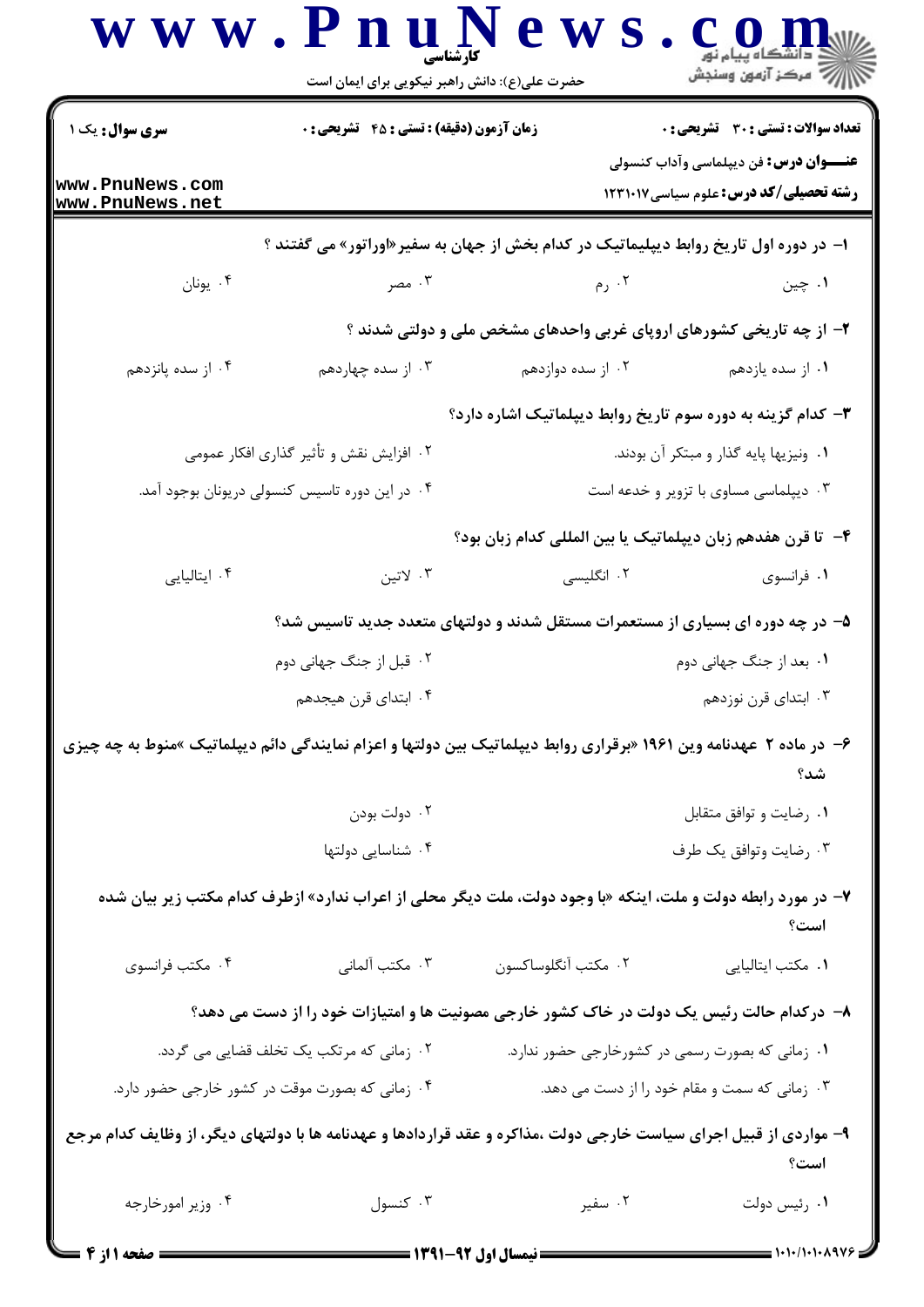|                                                  | حضرت علی(ع): دانش راهبر نیکویی برای ایمان است                                                                  |                                                                          |                                                                                                |
|--------------------------------------------------|----------------------------------------------------------------------------------------------------------------|--------------------------------------------------------------------------|------------------------------------------------------------------------------------------------|
| <b>سری سوال : ۱ یک</b>                           | زمان آزمون (دقیقه) : تستی : 45 آتشریحی : 0                                                                     |                                                                          | <b>تعداد سوالات : تستی : 30 - تشریحی : 0</b>                                                   |
| www.PnuNews.com<br>www.PnuNews.net               |                                                                                                                |                                                                          | <b>عنــــوان درس:</b> فن دیپلماسی وآداب کنسولی<br><b>رشته تحصیلی/کد درس:</b> علوم سیاسی۱۲۳۱۰۱۷ |
|                                                  |                                                                                                                | ∙ا− در کدام گزینه به ترتیب بالاترین مقام دیپلماتیک بیان گردیده است؟      |                                                                                                |
| ۰۴ کاردار ـ وزیرمختار                            | ۰۳ کاردار ـ سفير                                                                                               | ۰۲ سفیر ـ وزیرمختار                                                      | ۰۱ وزیرمختار ـ سفیر                                                                            |
|                                                  | 11– كدام  نوع مأموريت براي اولين بار توسط كميسيون حقوق بين الملل سازمان ملل متحد درسال ١٩۶٠ استعمال شد؟        |                                                                          |                                                                                                |
| ۰۴ مأموريت فوق العاده                            | ۰۳ مأموريت مخصوص                                                                                               | ۰۲ مأموريت دائم                                                          | ۰۱ مأموريت كنسولى                                                                              |
|                                                  |                                                                                                                | <b>۱۲</b> - کدام یک از پست های دیپلماتیک زیر اصولاً موقتی است؟           |                                                                                                |
| ۰۴ رايزن                                         | ۰۳ کاردار                                                                                                      | ۰۲ کارمند اداری                                                          | ۰۱ سفیر                                                                                        |
|                                                  |                                                                                                                | ۱۳- استوارنامه برای کدام یک از مناصب زیر صادر می گردد؟                   |                                                                                                |
| ۰۴ وابسته                                        | ۰۳ کنسول                                                                                                       | ۰۲ کاردار                                                                | ۰۱ سفیر                                                                                        |
|                                                  | ۱۴- از نظر عهدنامه وین ۱۹۶۱ در امور دیپلماتیک تاریخ خاتمه مصونیت ها و مزایای دیپلماتیک چه زمانی است؟           |                                                                          |                                                                                                |
| ۰۲ از زمان ابلاغ حکم اخراج مأمور ديپلماتيک       |                                                                                                                | ۰۱ از زمان خروج مأمور دیپلماتیک از کشور پذیرنده                          |                                                                                                |
| ۰۴ از زمان اعلام قطع روابط دیپلماتیک بین دو کشور |                                                                                                                | ۰۳ از زمان شروع جنگ بین دو کشور فرستنده و پذیرنده                        |                                                                                                |
|                                                  | ۱۵– در کدام یک از حالت های زیر نمی توان شخص را به عنوان عنصر نامطلوب معرفی کرد و برای اخراج آن وزیر خارجه کشور | میزبان باید ابتدا با وزیر خارجه کشور متبوع شخص مشورت نماید؟              |                                                                                                |
| ۰۲ نمایندگان عضو سازمان های بین المللی           |                                                                                                                | ۰۱ مأموران ديپلماتيک مستقر در يک کشور                                    |                                                                                                |
| ۰۴ نمایندگان کنسولی یک کشور در کشور دیگر         |                                                                                                                | ۰۳ وابسته های نظامی مستقر در یک کشور                                     |                                                                                                |
|                                                  | ۱۶- در زبان فرانسه به اجتماع سران کشورها یا نمایندگان آنها برای یک مقصود معین چه گفته می شود؟                  |                                                                          |                                                                                                |
| ۰۴ کنگره                                         | ۰۳ اجلاس                                                                                                       | ۰۲ کنوانسیون                                                             | ۰۱ کنفرانس                                                                                     |
|                                                  |                                                                                                                | ۱۷– دلیلی که کنفرانسهای بین المللی هیچ گونه شخصیت حقوقی ندارند،کدام است؟ |                                                                                                |
| ٠٢ تصميمات آنها الزام آورنيست.                   |                                                                                                                | ۰۱ همه کشورها درآن شرکت نمی کنند.                                        |                                                                                                |
|                                                  | ۰۴ رؤسای کشورها درآن شرکت نمی کنند.                                                                            |                                                                          | ۰۳ به دلیل اینکه موقتی هستند                                                                   |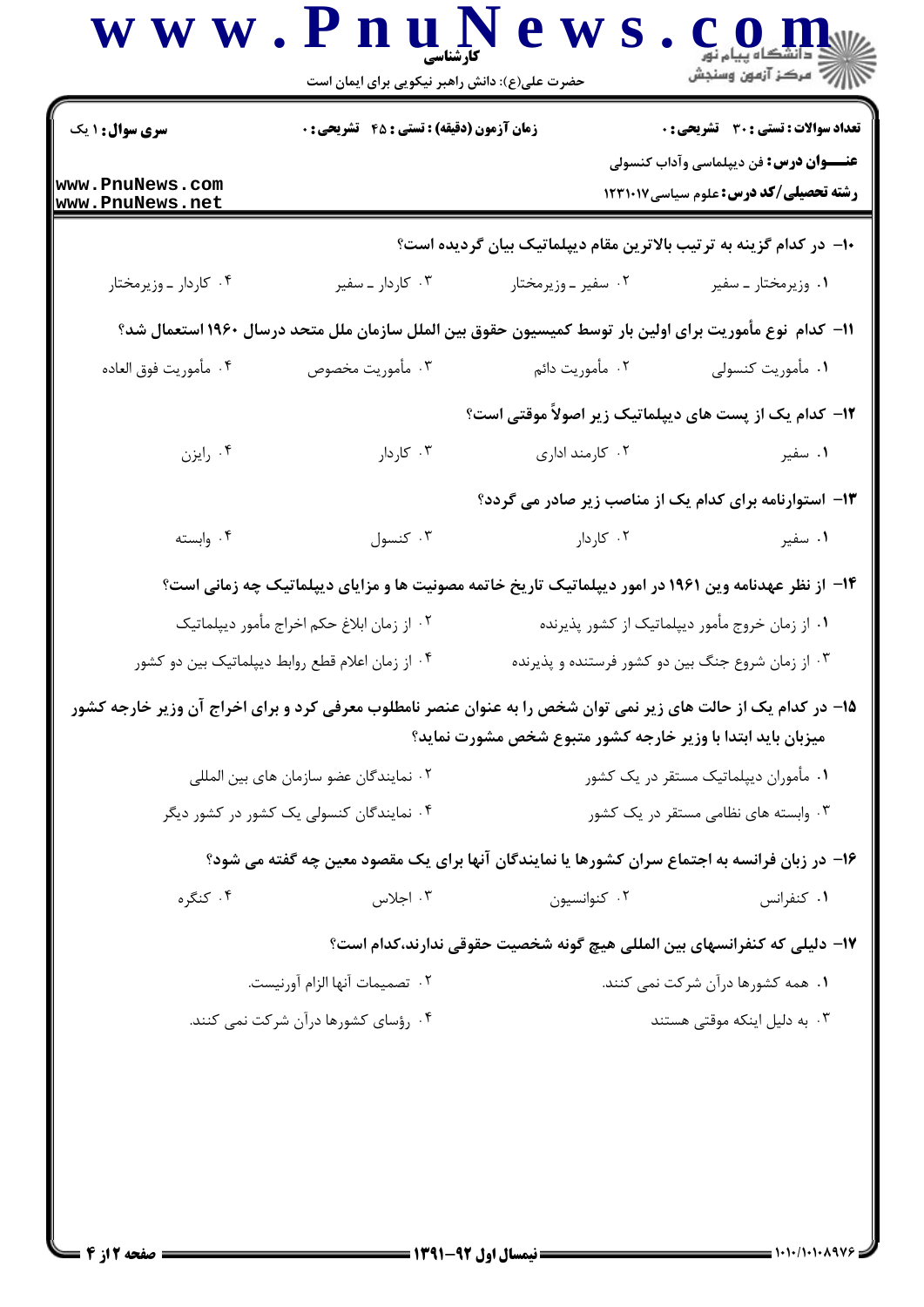|                                    | www.PnuNews<br>حضرت علی(ع): دانش راهبر نیکویی برای ایمان است                                                    |                 | ڪ دانشڪاه پيام نور<br>  77 مرکز آزمون وسنڊش                                            |
|------------------------------------|-----------------------------------------------------------------------------------------------------------------|-----------------|----------------------------------------------------------------------------------------|
| <b>سری سوال : ۱ یک</b>             | زمان آزمون (دقیقه) : تستی : 45 آتشریحی : 0                                                                      |                 | تعداد سوالات : تستي : 30 - تشريحي : 0<br><b>عنـــوان درس:</b> فن دیپلماسی وآداب کنسولی |
| www.PnuNews.com<br>www.PnuNews.net |                                                                                                                 |                 | <b>رشته تحصیلی/کد درس:</b> علوم سیاسی1۲۳۱۰۱۷                                           |
|                                    |                                                                                                                 |                 | ۱۸– در مورد حفاظت از اموال دولت های دیگر در کشور میزبان کدام گزینه درست است؟           |
|                                    |                                                                                                                 |                 | ۰۱ دولت میزبان می تواند اموال دولت دیگر را که با آن مشکل سیاسی دارد مصادره نماید       |
|                                    |                                                                                                                 |                 | ۰۲ در زمان قطع ارتباط دو دولت، دولت میزبان تعهدی در قبال حفظ اموال دولت مقابل ندارد    |
|                                    |                                                                                                                 |                 | ۰۳ در زمان جنگ، دولت میزبان در قبال اموال کشوری که با آن می جنگند مسئولیت دارد         |
|                                    |                                                                                                                 |                 | ۰۴ فقط در زمان صلح دولت میزبان مسئولیت حفظ اموال دولت های دیگر را بر عهده دارد         |
|                                    | ۱۹- در زمانی که هدف یک کنفرانس وضع قواعد جدید نیست، بلکه به دنبال تفسیر یک یا چند مورد از یک عهدنامه است،       |                 | نتیجه کنفرانس کدام یک از موارد زیر است؟                                                |
| ۰۴ سند                             | ۰۳ اساسنامه                                                                                                     | ۰۲ پروتکل       | ۰۱ اعلامیه                                                                             |
|                                    |                                                                                                                 |                 | -۲- کدام گروه شامل زبانهای رسمی سازمان ملل متحد است؟                                   |
|                                    | ۰۲ انگلیسی ـ فرانسه ـ روسی ـ اسپانیولی ـ چینی                                                                   |                 | ۰۱ انگلیسی ـ فرانسه ـ آلمانی ـ روسی ـ چینی                                             |
|                                    | ۰۴ آلمانی ـ ایتالیایی ـ روسی ـ فرانسه ـ انگلیسی                                                                 |                 | ۰۳ ایتالیایی ـ فرانسه ـ روسی ـ چینی ـ عربی                                             |
|                                    |                                                                                                                 |                 | <b>۲۱</b> - کدام اندیشمند مبتکر نظریه برون مرزی(خارج المملکتی) می باشد؟                |
| ۰۴ هابز                            | ۰۳ مونتسکیو                                                                                                     | ۰۲ گروسیوس      | ۰۱ رسو                                                                                 |
|                                    | <b>۲۲</b> – مفهوم گفته «واتل» مبنی بر اینکه اگر سفیر در خارج از سرزمین محل خدمت خود فرض می شود بدین معنی است که |                 | حقوقی را که داراست برای پیشرفت کار او مؤثر است، نمایانگر کدام نظریه است؟               |
|                                    | ۰۲ نظریه رفتار متقابل                                                                                           |                 | ۰۱ نظریه برون مرزی                                                                     |
|                                    | ۰۴ نظریه مصلحت خدمت                                                                                             |                 | ۰۳ نظریه نمایندگی                                                                      |
|                                    | ٢٣- در اصطلاح بين المللي اين مصونيت به معنى غيرقابل نقض بودن حرمت و حقوق يک محل يا يک شخص است؟                  |                 |                                                                                        |
| ۰۴ مصونیت جزایی                    | ۰۳ مصونیت از تعرض                                                                                               | ۰۲ مصونیت قضایی | ۰۱ مصونیت مدنی                                                                         |
|                                    |                                                                                                                 |                 | ۲۴- مهمترین مزایای دیپلماتیک که در عهدنامه وین تصریح شده است ،کدام مورد است؟           |
|                                    | ۰۲ معافيت اموال غير منقول                                                                                       |                 | ۰۱ معافیت مالیاتی و گمرکی                                                              |
|                                    | ۰۴ معافیت اعمال شخصی دیپلمات                                                                                    |                 | ۰۳ معافيت مربوط به ارث                                                                 |
|                                    |                                                                                                                 |                 | ۲۵– کدام دلیل از دلایل خاتمه مأموریت دیپلماتیک به دولت پذیرنده مربوط می شود؟           |
|                                    | ۰۲ خاتمه مدت مأموريت                                                                                            |                 | ۰۱ عدم رضایت                                                                           |
|                                    | ۰۴ احضار مأمور ديپلماتيک                                                                                        |                 | ۰۳ انتقال مأمور ديپلماتيک                                                              |